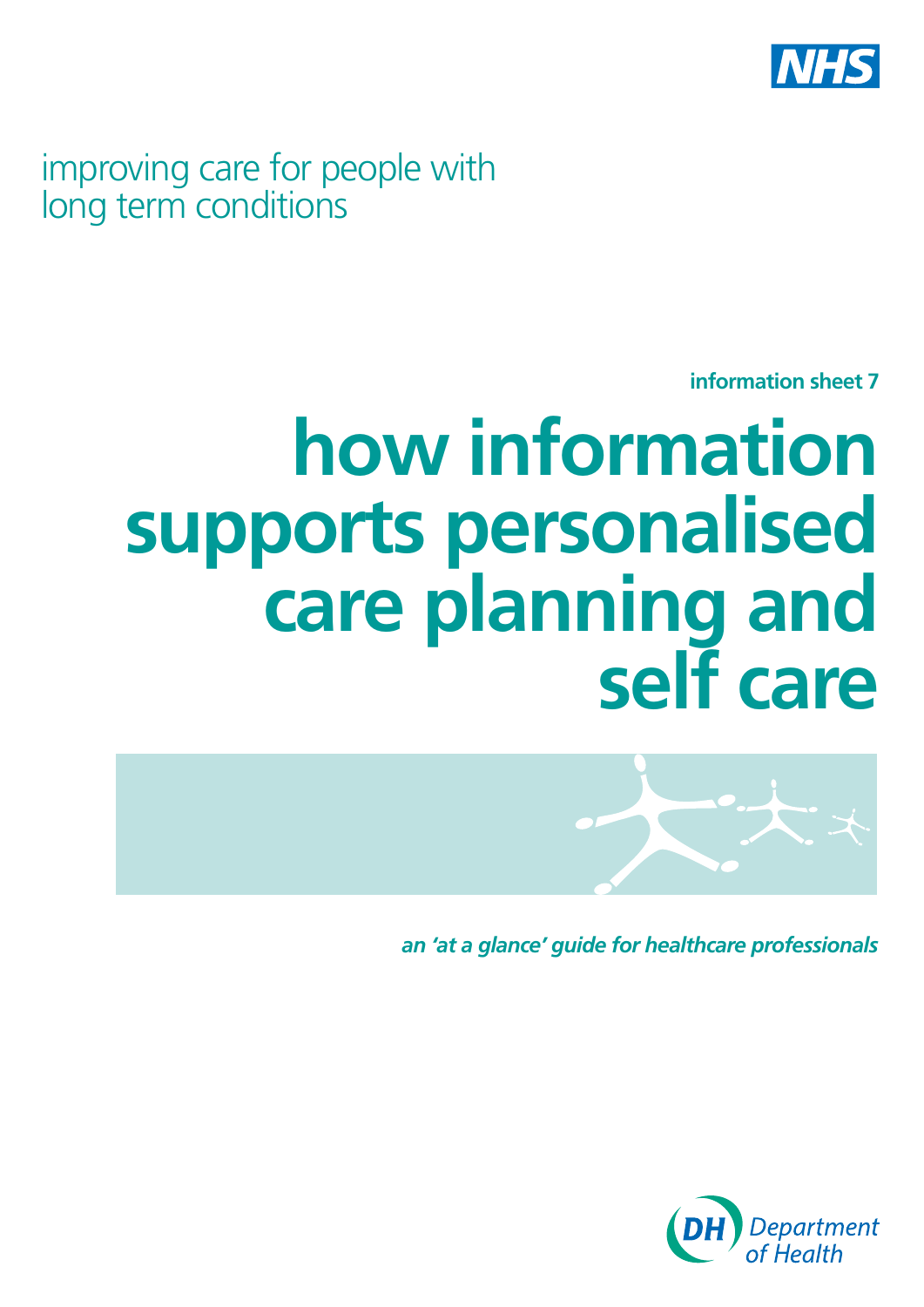## **how information supports personalised care planning and self care**

**improving care for people with long term conditions**

## **About this information sheet**

This information sheet describes the role of high quality, timely and relevant information in enabling a good care planning discussion and supporting self care.

## **Who should read it?**

Anyone involved in delivery of healthcare to people with long term conditions, including doctors, nurses, allied health professionals, those delivering personal health budgets and health trainers.

## **How does information support personalised care planning?**

Information supports care planning in two different ways:

#### **(i) Providing individuals with information**

Discussing information needs is a crucial element of personalised care planning. The information provided to the individual and what has been agreed can be recorded in the care plan. This may include information:

- about specific conditions;
- about personal health budgets;
- on setting goals and action plans;
- on dealing with setbacks;
- on support groups both national and local;
- in the form of signposting to information on other services such as housing and benefits;
- about self management courses such as the Expert Patients Programme.

**People have different information needs depending on what stage they are at in their lives and their conditions; information needs are therefore ongoing and should be tailored to an individual's needs.** 

It is good practice to consider what format is most helpful for the individual. For instance, some individuals may want an electronic copy, while others may not.

#### **(ii) Sharing information with other agencies**

This is an essential element of personalised care planning. Information needs to be shared across agencies involved in an individual's care to support:

- cross-agency and multi-disciplinary working;
- individuals in receiving better coordinated care;
- personalised care planning and commissioning;
- appropriate cross-agency and multidisciplinary access to care plans and care outcomes;
- less duplication of work;
- service evaluation and assurance that person centred care planning is happening;
- research, financial management and other secondary purposes.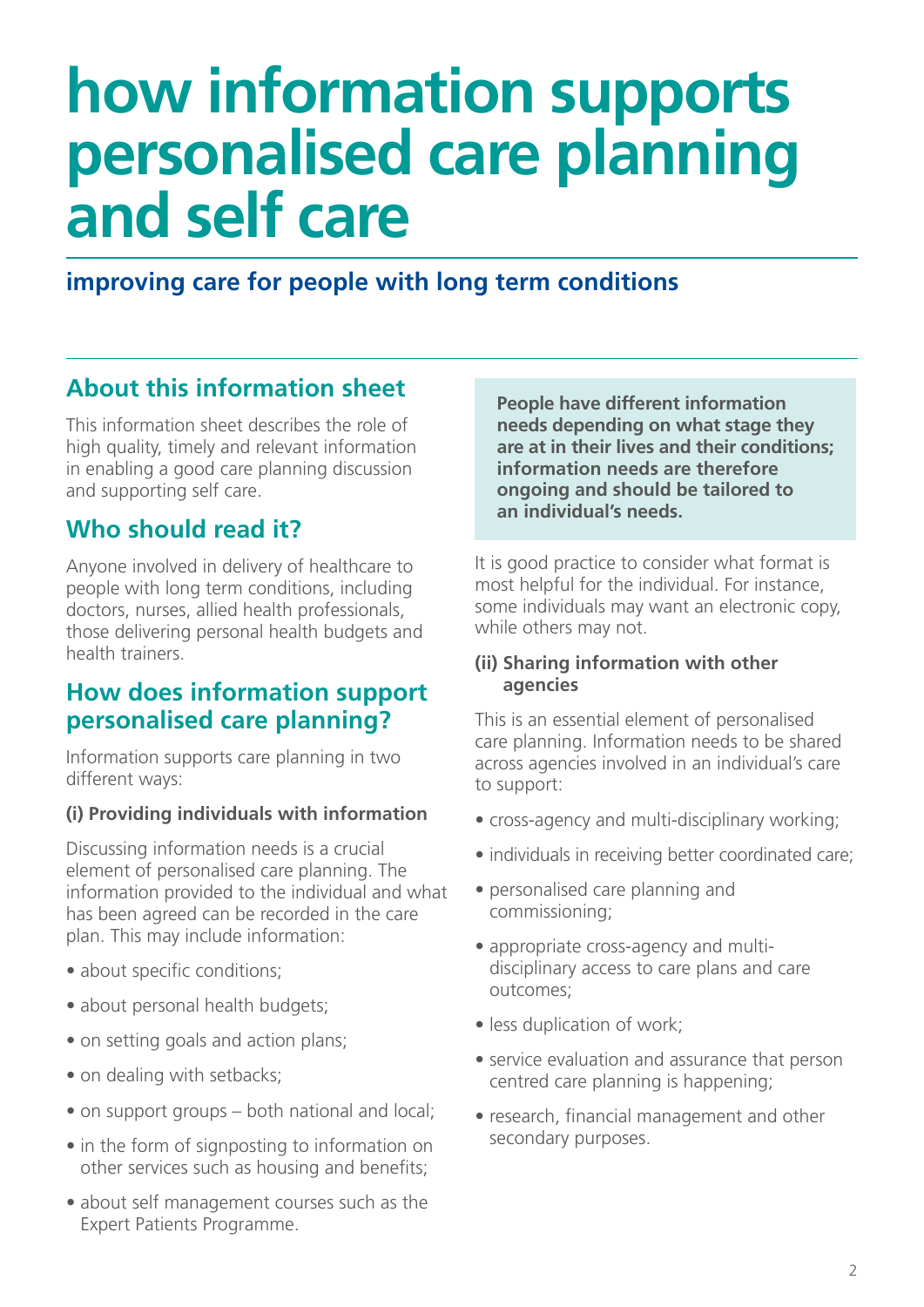**It is important to understand and document what information will be shared with each agency. It is equally important to be able to explain this to individuals so that they understand what information is being shared about their care.** 

There are **rules and protocols governing information sharing**. These requirements and constraints will vary according to the nature of the information and the circumstances that apply. For more information on the NHS Code of Practice on Confidentiality 2003, please visit: **[www.dh.gov.uk/assetRoot/04/06/92/54/](http://www.dh.gov.uk/assetRoot/04/06/92/54/04069254.pdf)  04069254.pdf** 

## **Why is information important to support self care?**

While information on its own is not enough to change an individual's behaviour, quality of life or clinical outcomes, there is good evidence to suggest that a better understanding of a long term condition can positively affect an individual's understanding of their symptoms and long term health.

Individuals will differ in their information needs according to where they are on their "healthcare journey" and they may differ in their preferred method of receiving that information.

Ideally, an individual's preferred method of being informed needs to be established as early as possible in any discussions.

When providing information for individuals to self care, it is important to understand how they will use it. It needs to be in a format they will understand – it could be written, verbal and pictorial, recorded or even a mixture.



## **What information can support self care choices?**

There are five key areas where information can help people to make informed choices about the kind of support they wish to access from the resources available. This includes:

- **healthy lifestyle support:** to help improve diet and exercise regimes;
- **information:** advice about an individual's condition and its treatment;
- **skills training:** to boost confidence and learn coping skills;
- **tools and equipment:** to make life easier at home;
- **support networks:** to help find people to share experiences with.

This information is likely to be readily available from a range of sources in a variety of formats (see below).

**Keep the information simple – what may seem simple to understand may be difficult for the individual, especially if they have low health literacy.** 

#### **What sources of information are available?**

People can find information about general well-being issues and specific conditions from many different sources. Local libraries, adult education facilities, workshops and courses may have books and leaflets, CDs and DVDs available.

Community and voluntary groups also play an important role in encouraging people to learn more about their condition and what might help them.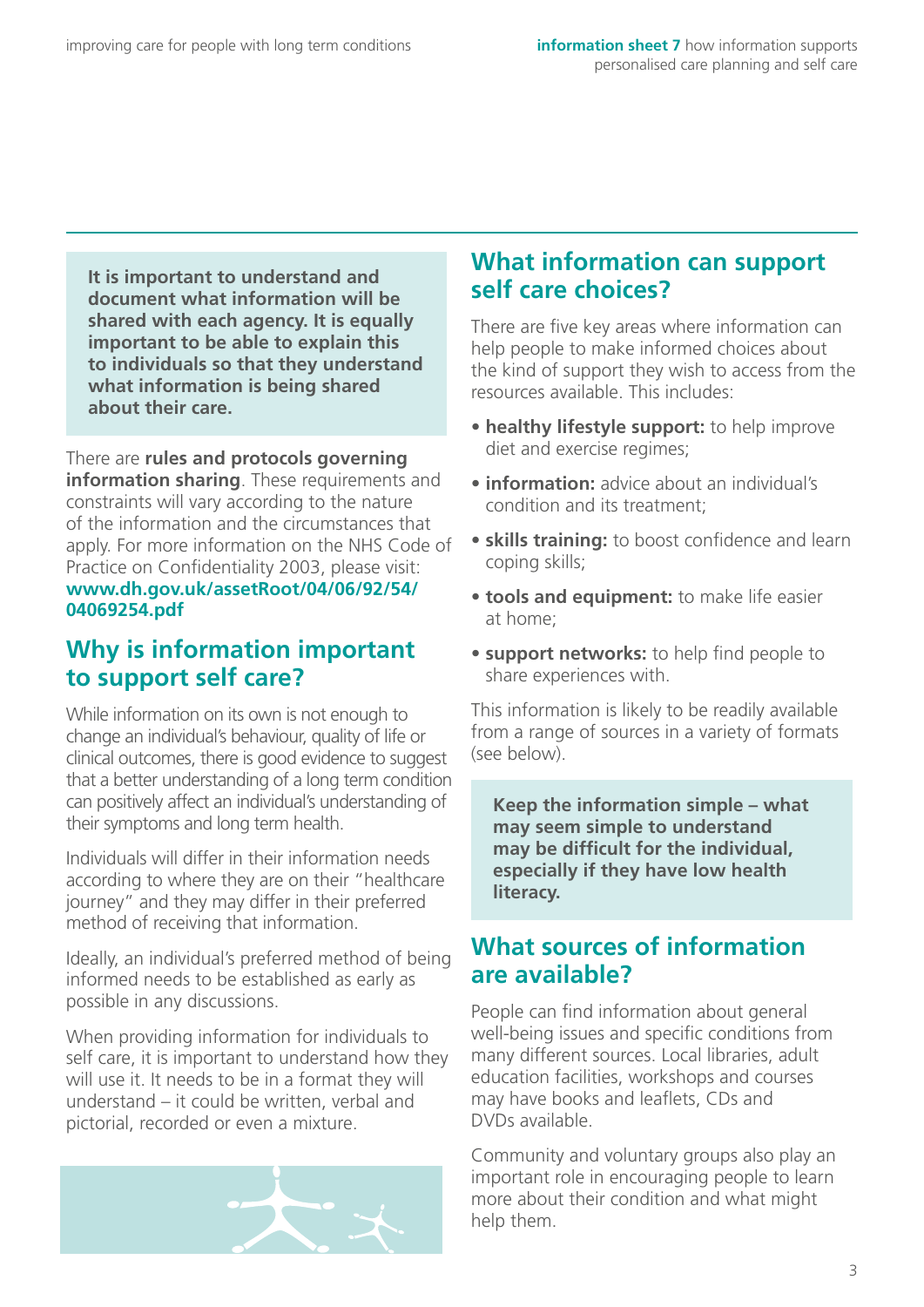Self care support networks and local and national charities offer a range of information. The interne t can also be a good information source; however, individuals need to know which sites can be trusted (see "What is the Information Standard? How does it support you?" below). NHS Choices (**[www.nhs.uk](http://www.nhs.uk)**) contains quality assured information and links to other helpful services. It also provides Information Prescriptions for a number of long term conditions.

## **How do Information Prescriptions support individuals to make informed choices?**

Information Prescriptions (IPs) aim to provide individuals who have long term conditions and their carers with timely, relevant and reliable information, to help them feel in control and empowered to make decisions about their care. They not only provide information on health needs but also offer information on wider aspects of health and well-being, including access to benefits and social care services. This fits with a more personalised and holistic approach to care delivery – supporting optimal health and well-being and increased choice. For more information about IPs, please visit: **[www.informationprescription.info/](http://www.informationprescription.info/)** 

## **How does** *Your Guide to Local Health Services* **support people to make the right choices?**

*Your Guide* is produced by every primary care trust (PCT) and provides people and local communities with information to help them make the best use of their local health service.

*Your Guide* provides:

• **information** about the range and quality of local services to assist individuals in making the right choices for them and in using services more appropriately;

- **accountability** back to those who use and pay for local services by telling them how the money has been spent and how health services will change in response to user feedback;
- a **signpost** to more detailed information when individuals want it.

By having access to information on local services, individuals will have a better understanding of how to navigate health services, what choices are available to them and how to contact their local PCT.

*Your Guide* complements key national services and information sources such as NHS Choices and NHS Direct. Individuals with long term conditions can obtain information and services to support self care at **[www.nhs.uk/yourhealth](http://www.nhs.uk/yourhealth)** 

**Review the information you already provide to individuals and carers and decide what may be needed in the future: individuals need access to good quality and comprehensive information they can understand and trust, as and when they need it.** 

## **What is the Information Standard? How does it support you?**

The Information Standard, previously referred to as the Information Accreditation Scheme, is a new certification scheme that can help individuals to identify reliable information sources. Through the scheme, health and social care information producers will be able to place a quality mark on their information materials to reassure individuals that the health and social care information comes from a reliable source.

For more information and a full list of scheme members, please visit:

**[www.theinformationstandard.org](http://www.theinformationstandard.org)**